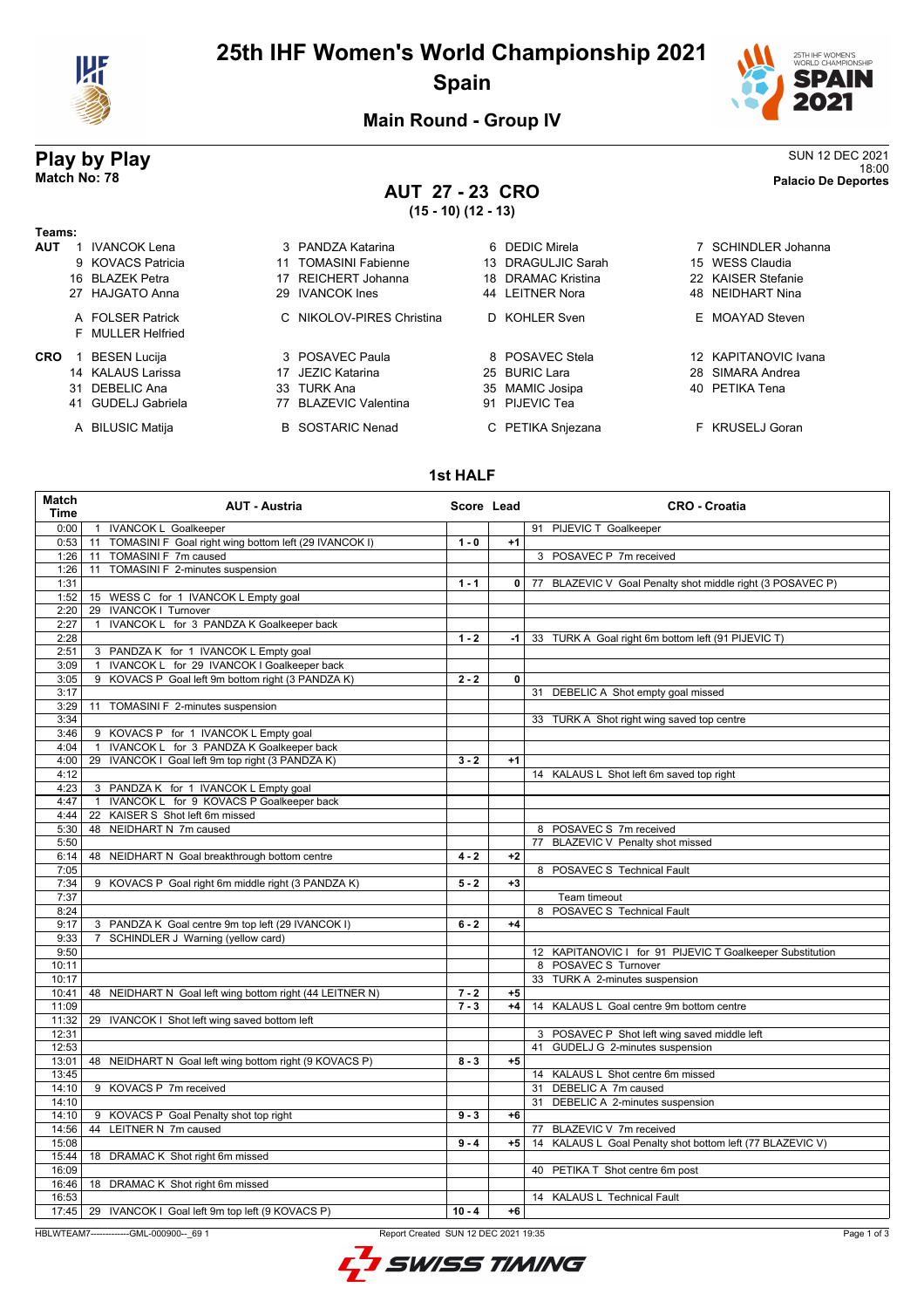



## **Main Round - Group IV**

**Play by Play** SUN 12 DEC 2021 18:00 **Match No: 78 Palacio De Deportes**

## **AUT 27 - 23 CRO (15 - 10) (12 - 13)**

#### **1st HALF**

| Match<br>Time | <b>AUT - Austria</b>                                         | Score Lead |      | <b>CRO - Croatia</b>                                  |
|---------------|--------------------------------------------------------------|------------|------|-------------------------------------------------------|
| 18:41         |                                                              | $10 - 5$   | $+5$ | 14 KALAUS L Goal right 6m bottom left (77 BLAZEVIC V) |
| 19:40         | 18 DRAMAC K Shot right 6m saved middle centre                |            |      |                                                       |
| 19:47         |                                                              |            |      | 3 POSAVEC P Shot fast break saved top centre          |
| 20:44         | 9 KOVACS P Goal breakthrough middle right                    | $11 - 5$   | $+6$ |                                                       |
| 21:44         |                                                              |            |      | 14 KALAUS L Shot right 6m saved middle left           |
| 22:25         | 22 KAISER S Technical Fault                                  |            |      |                                                       |
| 23:11         |                                                              |            |      | 17 JEZIC K Shot centre 6m saved top centre            |
| 23:17         | TOMASINI F Goal fast break bottom left (7 SCHINDLER J)<br>11 | $12 - 5$   | $+7$ |                                                       |
| 23:40         |                                                              | $12 - 6$   | $+6$ | 40 PETIKA T Goal centre 6m top right (77 BLAZEVIC V)  |
| 24:05         | 3 PANDZA K Turnover                                          |            |      |                                                       |
| 24:16         |                                                              |            |      | 31 DEBELIC A Turnover                                 |
| 24:13         | 6 DEDIC M Goal left 6m bottom centre                         | $13 - 6$   | $+7$ |                                                       |
| 24:38         |                                                              | $13 - 7$   | $+6$ | 40 PETIKA T Goal left 6m middle right (17 JEZIC K)    |
| 25:37         | 3 PANDZA K Goal left 9m middle right (11 TOMASINI F)         | $14 - 7$   | $+7$ |                                                       |
| 26:29         |                                                              | $14 - 8$   | $+6$ | 28 SIMARA A Goal left 6m middle right (14 KALAUS L)   |
| 26:57         | TOMASINI F Shot left 6m saved middle left<br>11              |            |      |                                                       |
| 27:47         |                                                              |            |      | 40 PETIKA T Shot centre 6m missed                     |
| 28:24         | 3 PANDZA K Technical Fault (FB)                              |            |      |                                                       |
| 28:31         |                                                              | $14 - 9$   | $+5$ | 35 MAMIC J Goal fast break middle left (17 JEZIC K)   |
| 29:03         | 3 PANDZA K Goal right 6m middle right (29 IVANCOK I)         | $15 - 9$   | $+6$ |                                                       |
| 29:33         |                                                              | $15 - 10$  | $+5$ | 17 JEZIC K Goal centre 6m bottom left (14 KALAUS L)   |
| 29:40         | Team timeout                                                 |            |      |                                                       |
| 30:00         | KOVACS P Shot centre 9m saved middle centre<br>9             |            |      |                                                       |

### **2nd HALF**

| Match<br><b>Time</b> | <b>AUT - Austria</b>                                      | Score Lead |      | <b>CRO - Croatia</b>                                     |
|----------------------|-----------------------------------------------------------|------------|------|----------------------------------------------------------|
| 30:00                | <b>IVANCOK L Goalkeeper</b><br>$\mathbf{1}$               |            |      | 12 KAPITANOVIC I Goalkeeper                              |
| 30:59                |                                                           | $15 - 11$  | +4   | 40 PETIKA T Goal breakthrough bottom right               |
| 31:24                | 22 KAISER S Turnover                                      |            |      |                                                          |
| 31:36                |                                                           |            |      | 40 PETIKA T Turnover                                     |
| 31:44                | TOMASINI F Shot right wing saved middle centre<br>11      |            |      |                                                          |
| 32:04                |                                                           |            |      | 40 PETIKA T Shot centre 9m post                          |
| 32:39                | IVANCOK I Shot left 9m blocked<br>29                      |            |      | 14 KALAUS L Block                                        |
| 32:49                | <b>TOMASINI F Steal</b><br>11                             |            |      | 12 KAPITANOVIC I Turnover                                |
| 33:16                | KAISER S Goal right 6m middle right (3 PANDZA K)<br>22    | $16 - 11$  | $+5$ |                                                          |
| 34:07                |                                                           | $16 - 12$  | +4   | 14 KALAUS L Goal breakthrough middle right               |
| 35:34                | Turnover bench/team                                       |            |      |                                                          |
| 36:12                |                                                           |            |      | 31 DEBELIC A Shot centre 6m missed                       |
| 36:46                | IVANCOK I Goal right 6m top left<br>29                    | $17 - 12$  | $+5$ |                                                          |
| 36:59                |                                                           |            |      | 31 DEBELIC A Shot left 6m missed                         |
| 37:11                | NEIDHART N Goal left wing bottom right (9 KOVACS P)<br>48 | $18 - 12$  | $+6$ |                                                          |
| 37:37                |                                                           |            |      | 14 KALAUS L Shot right 6m saved bottom left              |
| 38:16                | 3 PANDZA K Goal right 6m bottom right (29 IVANCOK I)      | $19 - 12$  | $+7$ |                                                          |
| 38:52                |                                                           |            |      | 35 MAMIC J Shot right wing post                          |
| 39:47                | 9 KOVACS P Shot centre 6m post                            |            |      |                                                          |
| 39:56                |                                                           |            |      | 40 PETIKA T Shot left 9m saved middle left               |
| 40:11                | 29 IVANCOK I Shot right 6m post                           |            |      |                                                          |
| 40:26                |                                                           | $19 - 13$  | +6   | JEZIC K Goal centre 6m bottom right (40 PETIKA T)<br>17  |
| 41:06                | 48 NEIDHART N Goal left wing bottom right (17 REICHERT J) | $20 - 13$  | $+7$ |                                                          |
| 42:05                |                                                           |            |      | 35 MAMIC J Shot right wing saved bottom left             |
| 42:34                | 9 KOVACS P Technical Fault                                |            |      |                                                          |
| 42:42                |                                                           | $20 - 14$  | +6   | 28 SIMARA A Goal fast break middle right (14 KALAUS L)   |
| 43:03                | 29 IVANCOK I Goal right 6m bottom centre (48 NEIDHART N)  | $21 - 14$  | $+7$ |                                                          |
| 43:13                |                                                           | $21 - 15$  | +6   | JEZIC K Goal centre 6m bottom centre (14 KALAUS L)<br>17 |
| 43:41                | 48 NEIDHART N Technical Fault                             |            |      |                                                          |
| 43:48                | 48 NEIDHART N Shot centre 6m missed                       |            |      |                                                          |
| 44:00                |                                                           | $21 - 16$  | +5   | 28 SIMARA A Goal left wing bottom centre (14 KALAUS L)   |
| 44:32                | 29 IVANCOK I Goal right 6m middle right (3 PANDZA K)      | $22 - 16$  | $+6$ |                                                          |
| 44:46                |                                                           | $22 - 17$  | $+5$ | 35 MAMIC J Goal right 6m bottom left (8 POSAVEC S)       |
| 45:20                | 22 KAISER S Goal right 6m middle right (3 PANDZA K)       | $23 - 17$  | $+6$ |                                                          |
| 45:52                |                                                           |            |      | 8 POSAVEC S Shot centre 6m post                          |
| 46:19                | 3 PANDZA K Shot right 6m saved bottom right               |            |      |                                                          |
| 47:04                |                                                           |            |      | 28 SIMARA A Turnover                                     |
| 47:35                | 9 KOVACS P 7m received                                    |            |      | 28 SIMARA A 7m caused                                    |
| 47:48                | SCHINDLER J Penalty shot saved middle right               |            |      |                                                          |
| 48:20                | 29 IVANCOK   7m caused                                    |            |      | 14 KALAUS L 7m received                                  |
| 48:28                | 16 BLAZEK P for 1 IVANCOK L Goalkeeper Substitution       |            |      |                                                          |

HBLWTEAM7-------------GML-000900--\_69 1 Report Created SUN 12 DEC 2021 19:35